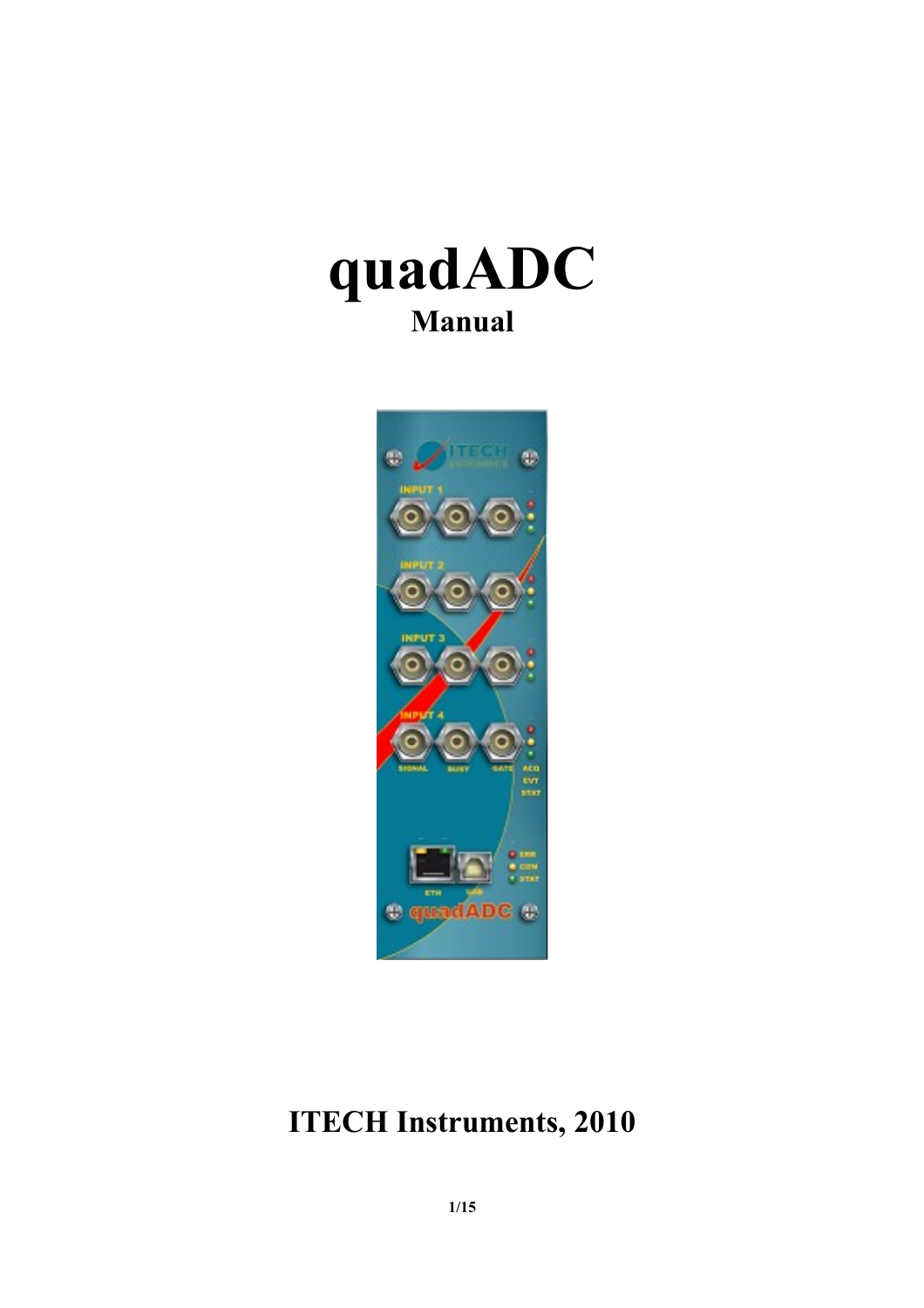## **Table of Contents**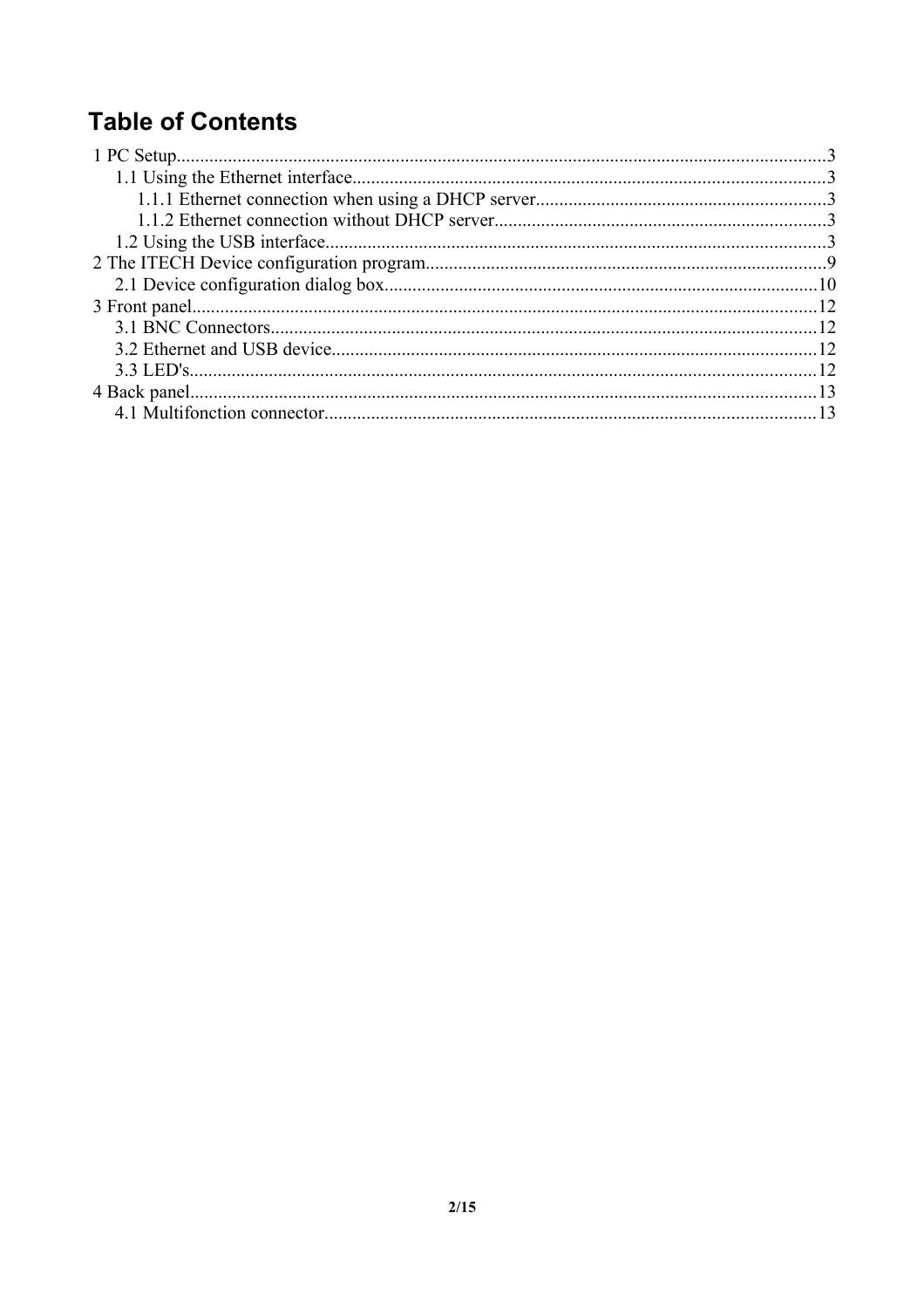## **1 PC Setup**

### **1.1 Using the Ethernet interface**

#### **1.1.1 Ethernet connection when using a DHCP server**

If you have a DHCP server (most DSL routers include one of those) then nothing special has to be done. The PC and the quadADC will receive their IP settings from the DHCP server and the PC will find the quadADC automatically.

#### **1.1.2 Ethernet connection without DHCP server**

If the quadADC cannot find a DHCP server then it will set itself to a factory defined address in the rage  $169.254.x.y.$  $169.254.x.y.$ <sup>1</sup>

It is possible to simply set the PC on automatic TCP address. Windows will then select automatically an IP address in the same subnet. However this will take some time (1-2 minutes).

The other option is therefore to set the PC on an arbitrary address in the same subnet  $(e.g.169.254.1.1).$ 

The IP address in the quadADC can be changed in order to adapt it to the standards at the customers site. ITECH delivers a program to do this setup. This program is described in chapter [2](#page-8-0) of this manual.

### **1.2 Using the USB interface**

The USB interface is used as "IP over USB" device. This means that the driver software will set up a virtual Ethernet card and then the communication will run using the TCP/IP protocol in the same way as it would run over a real Ethernet cable.

In the following, the process of setting up this USB network is described. The dialog boxes which appear there are produced by Windows and will therefore change with the version and language of the Windows operating system which you are using.

<span id="page-2-0"></span><sup>1</sup> x and y depend on the Ethernet hardware address (MAC-ID) of the quadADC. The address will therefore be different for each device.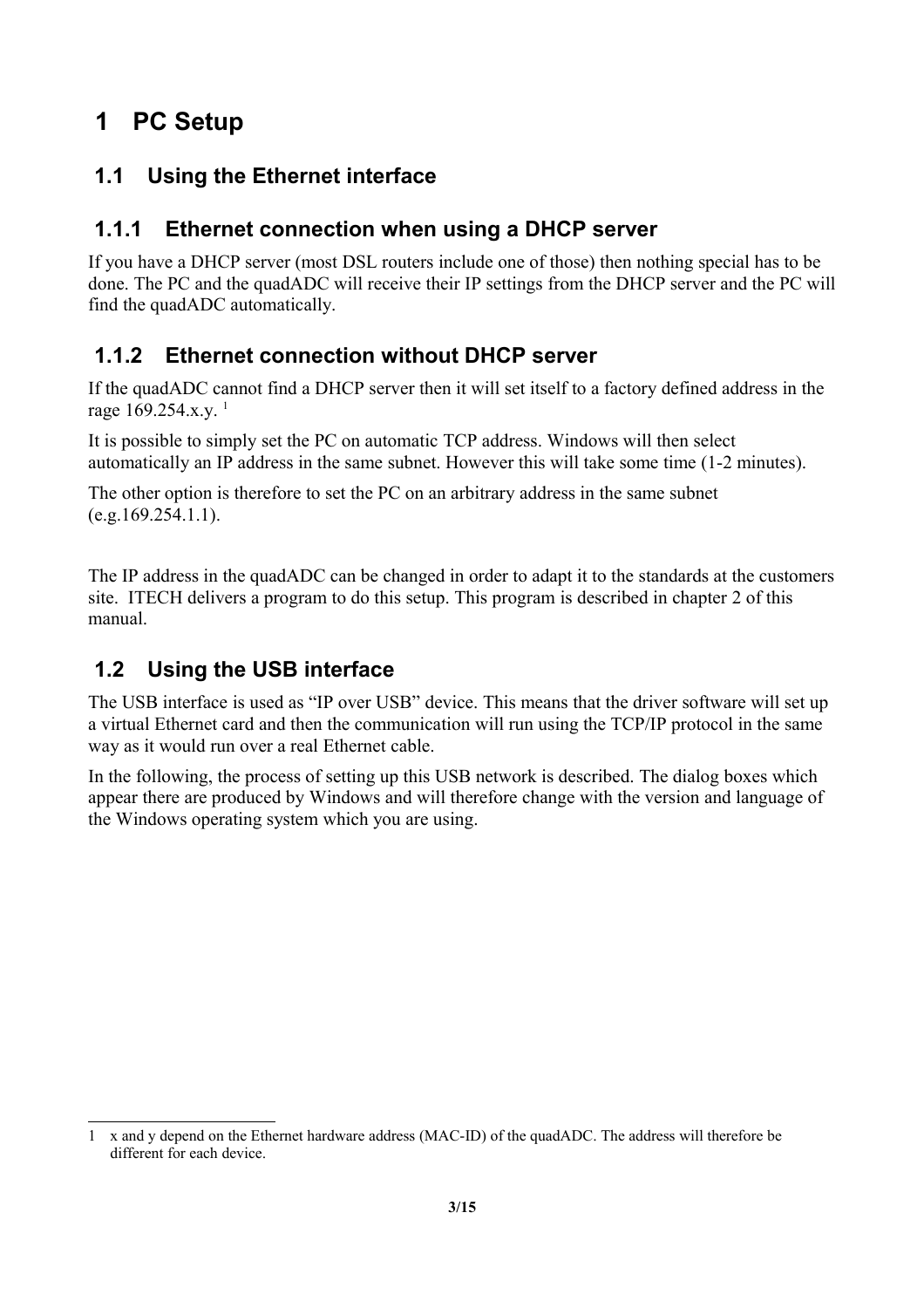After connecting the device the new hardware wizard dialog box will pop up and ask if you want to connect to Windows Update. Select "No" and press Ok.

| <b>Found New Hardware Wizard</b> |                                                                                                                                                                                                               |  |
|----------------------------------|---------------------------------------------------------------------------------------------------------------------------------------------------------------------------------------------------------------|--|
|                                  | Welcome to the Found New<br><b>Hardware Wizard</b>                                                                                                                                                            |  |
|                                  | Windows will search for current and updated software by<br>looking on your computer, on the hardware installation CD, or on<br>the Windows Update Web site (with your permission).<br>Read our privacy policy |  |
|                                  | Can Windows connect to Windows Update to search for<br>software?                                                                                                                                              |  |
|                                  | ◯ Yes, this time only<br>) Yes, now and <u>e</u> very time I connect a device<br>No, not this time                                                                                                            |  |
|                                  | Click Next to continue.                                                                                                                                                                                       |  |
|                                  | Cancel<br>Next<br>< Back                                                                                                                                                                                      |  |

The next box names the device (RNDIS/Ethernet Gadget). Select "Install from a list or specific location" and press ok.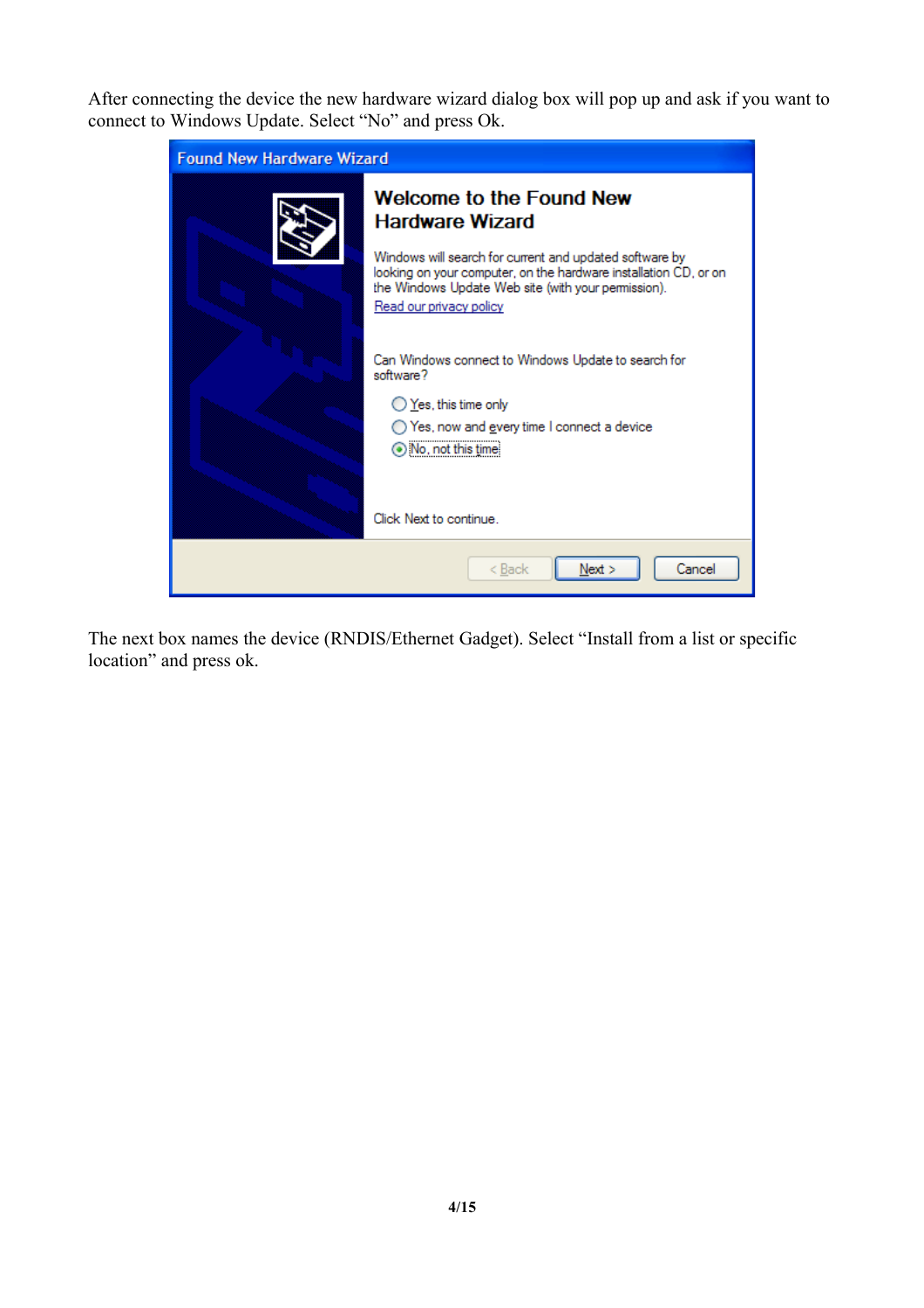

Now, windows will ask where the driver can be found. Make sure that the search path contains the file LINUX.INF. You should have received this device together with the WINNER nuclear spectroscopy software<sup>[2](#page-4-0)</sup>.

<span id="page-4-0"></span><sup>2</sup> Otherwise you can download it from http://www.itech-instruments.com/support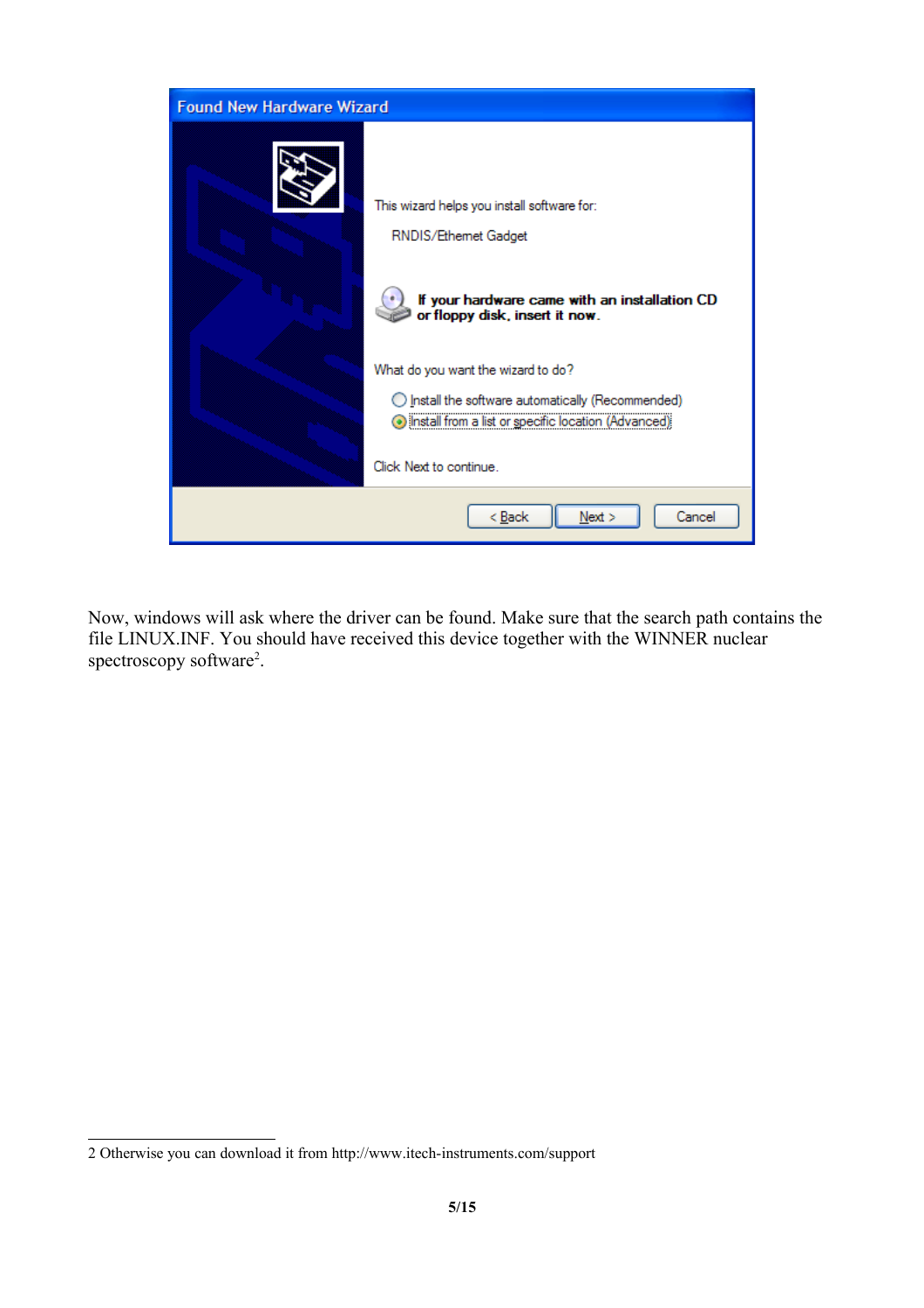| <b>Found New Hardware Wizard</b>                                                                                                                               |  |  |  |  |
|----------------------------------------------------------------------------------------------------------------------------------------------------------------|--|--|--|--|
| Please choose your search and installation options.                                                                                                            |  |  |  |  |
| ⊙ Search for the best driver in these locations.                                                                                                               |  |  |  |  |
| Use the check boxes below to limit or expand the default search, which includes local<br>paths and removable media. The best driver found will be installed.   |  |  |  |  |
| Search removable media (floppy, CD-ROM)                                                                                                                        |  |  |  |  |
| $\vee$ Include this location in the search:                                                                                                                    |  |  |  |  |
| e:\<br><b>Browse</b><br>v                                                                                                                                      |  |  |  |  |
| ◯ Don't search. I will choose the driver to install.                                                                                                           |  |  |  |  |
| Choose this option to select the device driver from a list. Windows does not quarantee that<br>the driver you choose will be the best match for your hardware. |  |  |  |  |
|                                                                                                                                                                |  |  |  |  |
| < <u>B</u> ack<br>Next<br>Cancel                                                                                                                               |  |  |  |  |

Windows will then display a warning message that the software did not pass the "Windows Logo" test. Select "Continue Anyway".

| <b>Hardware Installation</b>                                                                                                                                                                                                                                                                                                                                                                                                                                                                                                                  |
|-----------------------------------------------------------------------------------------------------------------------------------------------------------------------------------------------------------------------------------------------------------------------------------------------------------------------------------------------------------------------------------------------------------------------------------------------------------------------------------------------------------------------------------------------|
| The software you are installing for this hardware:<br>Linux USB Ethemet/RNDIS Gadget<br>has not passed Windows Logo testing to verify its compatibility<br>with Windows XP. (Tell me why this testing is important.)<br>Continuing your installation of this software may impair<br>or destabilize the correct operation of your system<br>either immediately or in the future. Microsoft strongly<br>recommends that you stop this installation now and<br>contact the hardware vendor for software that has<br>passed Windows Logo testing. |
| Continue Anyway                                                                                                                                                                                                                                                                                                                                                                                                                                                                                                                               |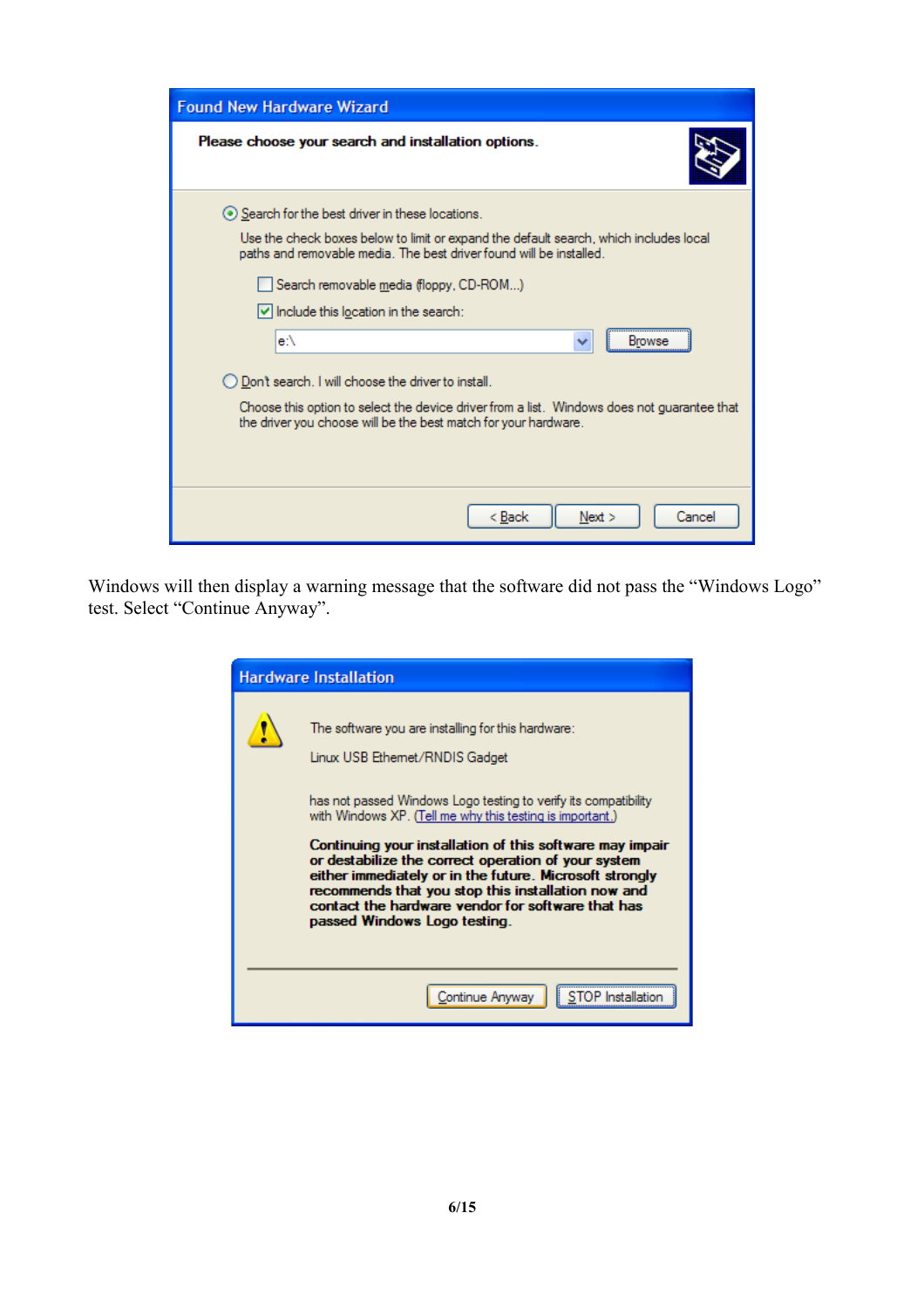Windows will then install the driver. Depending on you PC this may take a while.

| <b>Found New Hardware Wizard</b> |                                                                                                                            |  |  |
|----------------------------------|----------------------------------------------------------------------------------------------------------------------------|--|--|
|                                  | Please wait while the wizard installs the software                                                                         |  |  |
| 田豊                               | Linux USB Ethemet/RNDIS Gadget                                                                                             |  |  |
|                                  | - 12<br>Setting a system restore point and backing up old files in<br>case your system needs to be restored in the future. |  |  |
|                                  | $<$ Back<br>Next<br>Cancel                                                                                                 |  |  |

A dialog box will inform you about the correct installation of the driver.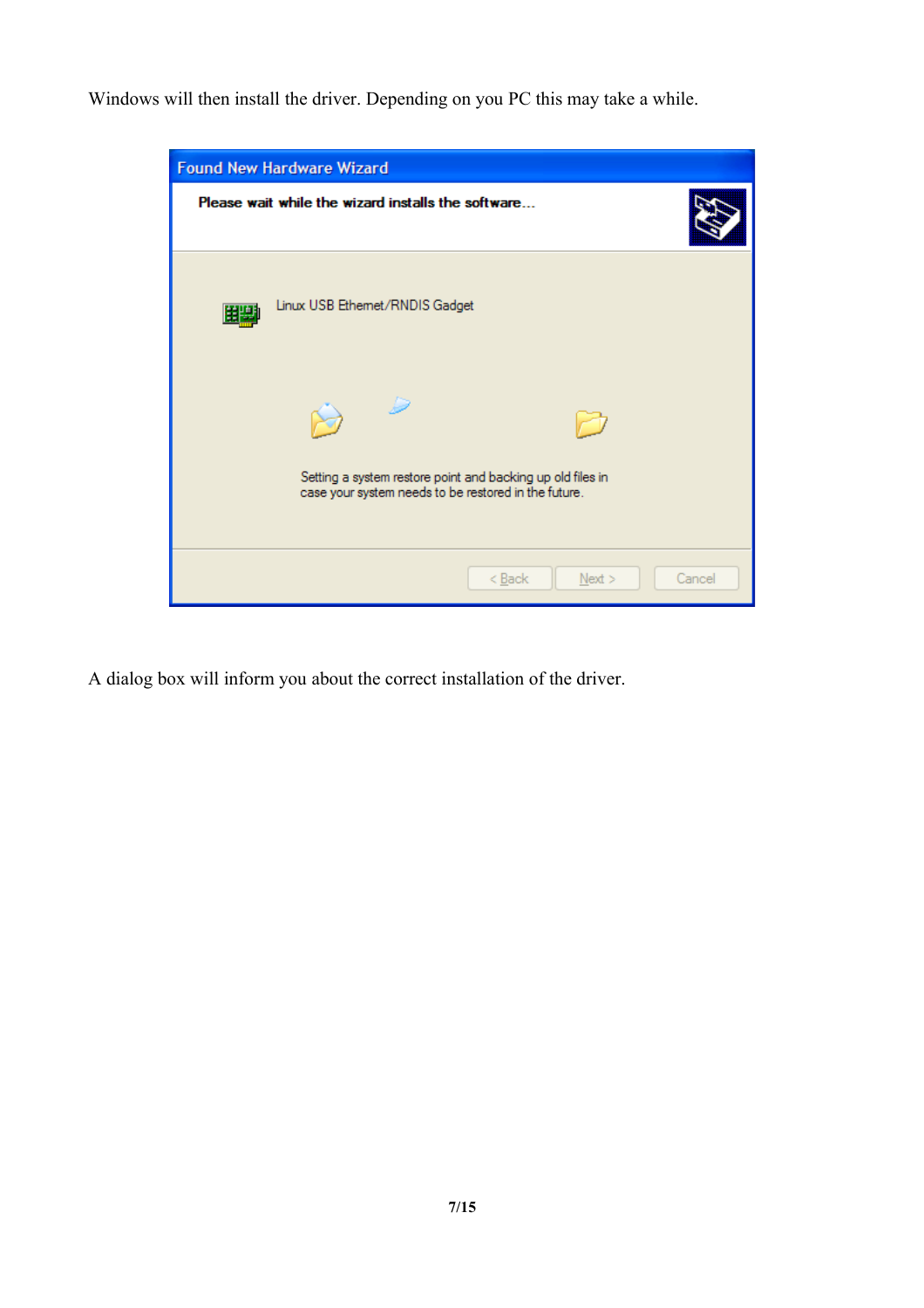

The quadADC includes a minimal DHCP server. Therefore the IP address of the PC will be set automatically. Just leave the IP settings on "Obtain an IP address automatically".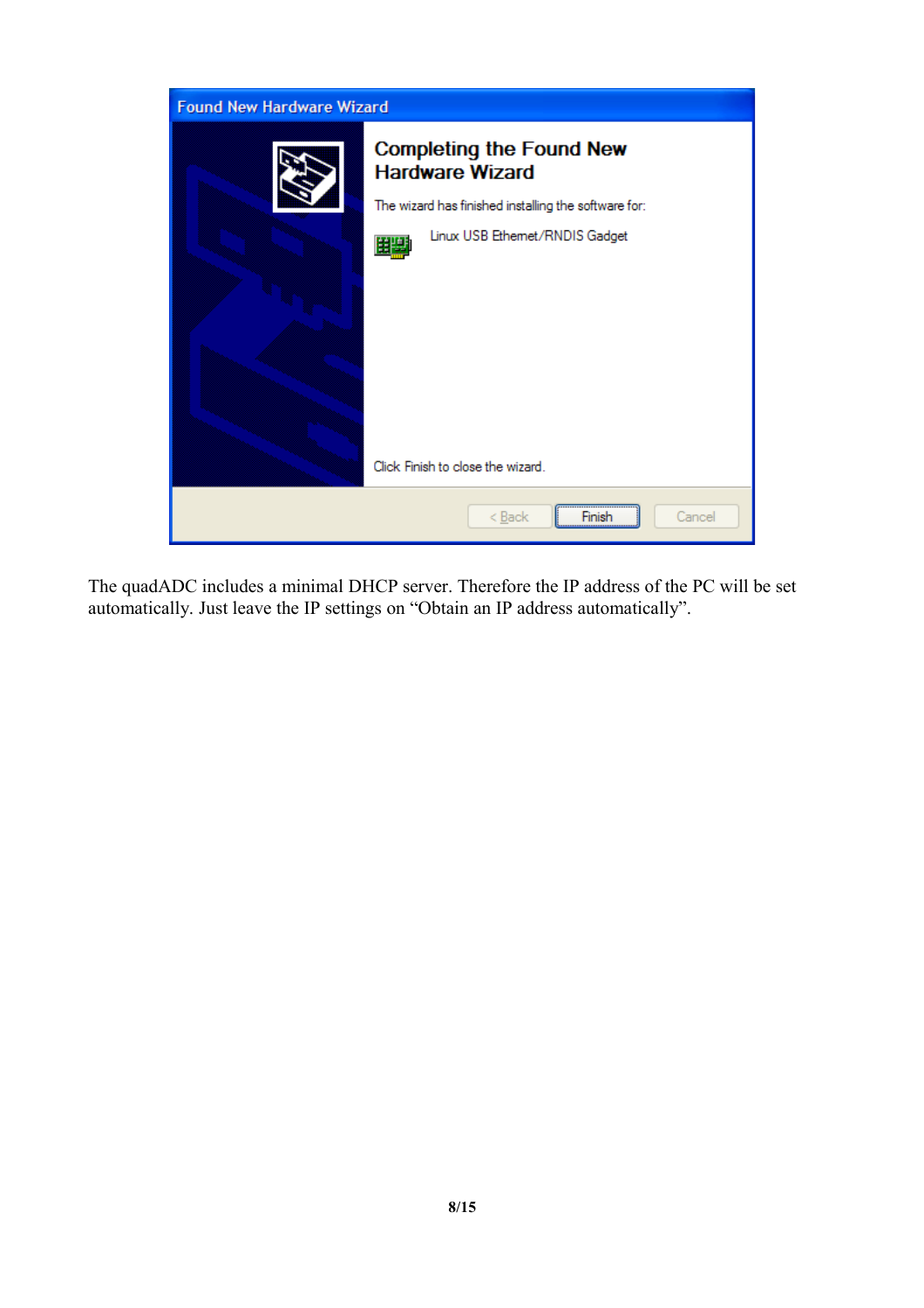## **2 The ITECH Device configuration program**

<span id="page-8-0"></span>The ITECH Device Configuration program is used to select the IP addresses in ITECH Ethernet connected devices. It is also used to install new firmware versions into the device.

This program can currently be used with the dualMCA, the dspNET, the quadADC, the quadMCS and the quadADC and will be extended for upcoming devices.

When the program is started it first scans for devices present in the current subnet. During the scan the following dialog box is shown.

| <b>ITECH Device Configuration 1.0</b> |  |  |
|---------------------------------------|--|--|
| <b>Scanning for devices</b>           |  |  |
|                                       |  |  |
| Abbrechen<br>                         |  |  |

When the scan is completed a dialog box with the devices found is shown.

|                                                                              | <b>ITECH Device Configuration 1.0</b>                    |                   |              |                  |                     |  |
|------------------------------------------------------------------------------|----------------------------------------------------------|-------------------|--------------|------------------|---------------------|--|
|                                                                              | Devices found                                            |                   |              |                  |                     |  |
|                                                                              | Device type                                              | Hardware ID       | IP Address   | Firmware Version | Firmware Date       |  |
|                                                                              | <del>©</del> ∂dspNET                                     | 00:E0:7D:8A:27:A7 | 192.168.1.6  | 1.010            | 09.02.2007 10:49:43 |  |
|                                                                              | dualMCA                                                  | 00:50:C2:3A:B2:17 | 192.168.1.14 | 1.023            | 04.02.2007 12:58:03 |  |
|                                                                              |                                                          |                   |              |                  |                     |  |
|                                                                              | <b>Refresh list</b>                                      |                   |              |                  |                     |  |
|                                                                              | Select IP Address (symbolic or numeric)-<br>192.168.1.14 |                   |              |                  |                     |  |
| Options<br>$\boxed{\checkmark}$ Retrieve firmware upgrades from the Internet |                                                          |                   |              |                  |                     |  |
|                                                                              | Close<br>Connect                                         |                   |              |                  |                     |  |

The list view shows the devices found together with the detected firmware versions and the IP addresses under which those devices are visible. Below the box is a "Refresh" button which will invoke a new device scan.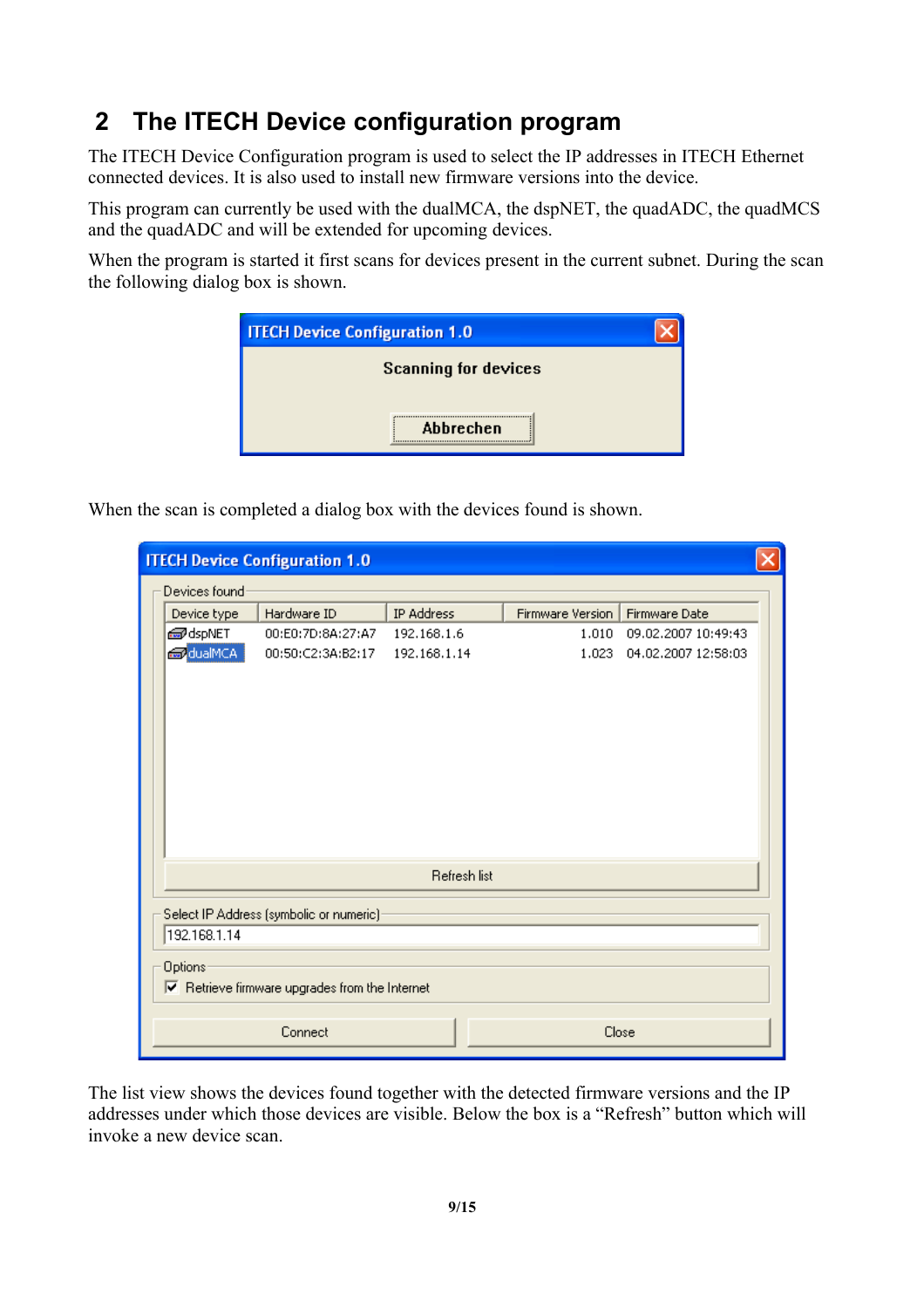The software however can only detect devices in the local subnet. It will of course not search the entire Internet. Therefore there is a IP Address input field so that the user can manually enter the IP of a device reachable over the Internet. It is also possible to use a symbolic name here if the devices is registered by some name server.

In the options box one can select if the program should try to download new firmware upgrades from the ITECH Instruments Web server. Those will be stored in the directory where the configuration program resides if this directory is writable. If this is not the case (e.g. if the software is run from a CD ROM) then the firmware files will be stored in a subdirectory named itech.firmware of the users temporary directory (usually C:\Documents and Settings\User\_Name\Local Settings\Temp\itech.firmware)

If the automatic download is not possible then one also can retrieve the firmware images manually (for instance by e-mail) and put them in one of the places shown above.

#### **2.1 Device configuration dialog box**

After selecting a device one can press "Connect" in order to connect to this device. After a successful connection the following dialog box will appear:

| <b>Device configuration</b>                                                                                                              |                                                                                                               |
|------------------------------------------------------------------------------------------------------------------------------------------|---------------------------------------------------------------------------------------------------------------|
| Device $\pm$<br>- 700/ 5<br>- 7007.5<br>Device type<br>TOOLS<br>Hardware ID<br><b>Current Firmware version</b>                           | dualMCA<br>00:50:C2:3A:B2:17<br>1.023                                                                         |
|                                                                                                                                          | Upload a new firmware version                                                                                 |
| Ethernet IP address<br>automatic using a DHCP server<br>G.<br>always manually selected IP<br><b>IP</b> Selection<br>GatewayOOLS<br>TOOLS | TOOL S<br>FOOL S<br>automatic if DHCP server is found, otherwise manually selected<br>TANC TANC<br>10.0.0.101 |
| USB IP address OCI 5<br>23,2022<br><b>IP</b> Selection<br>OΚ                                                                             | <b>FUUL 3</b><br>10.0.1.101<br>Abbrechen                                                                      |

In the first block the device type and current firmware version are described. A new firmware version can be installed by pressing the corresponding button.

#### **Ethernet IP address**

In the next box one can select the IP address used for the Ethernet interface of the module<sup>[3](#page-9-0)</sup>. There are three different modes:

1) automatic using a DHCP server $4$ 

<span id="page-9-0"></span>3 Each device/computer in a network must use a different IP address.

<span id="page-9-1"></span>4 A DHCP server distributes the Ethernet addresses to the different computers. Most DSL or WLAN routers include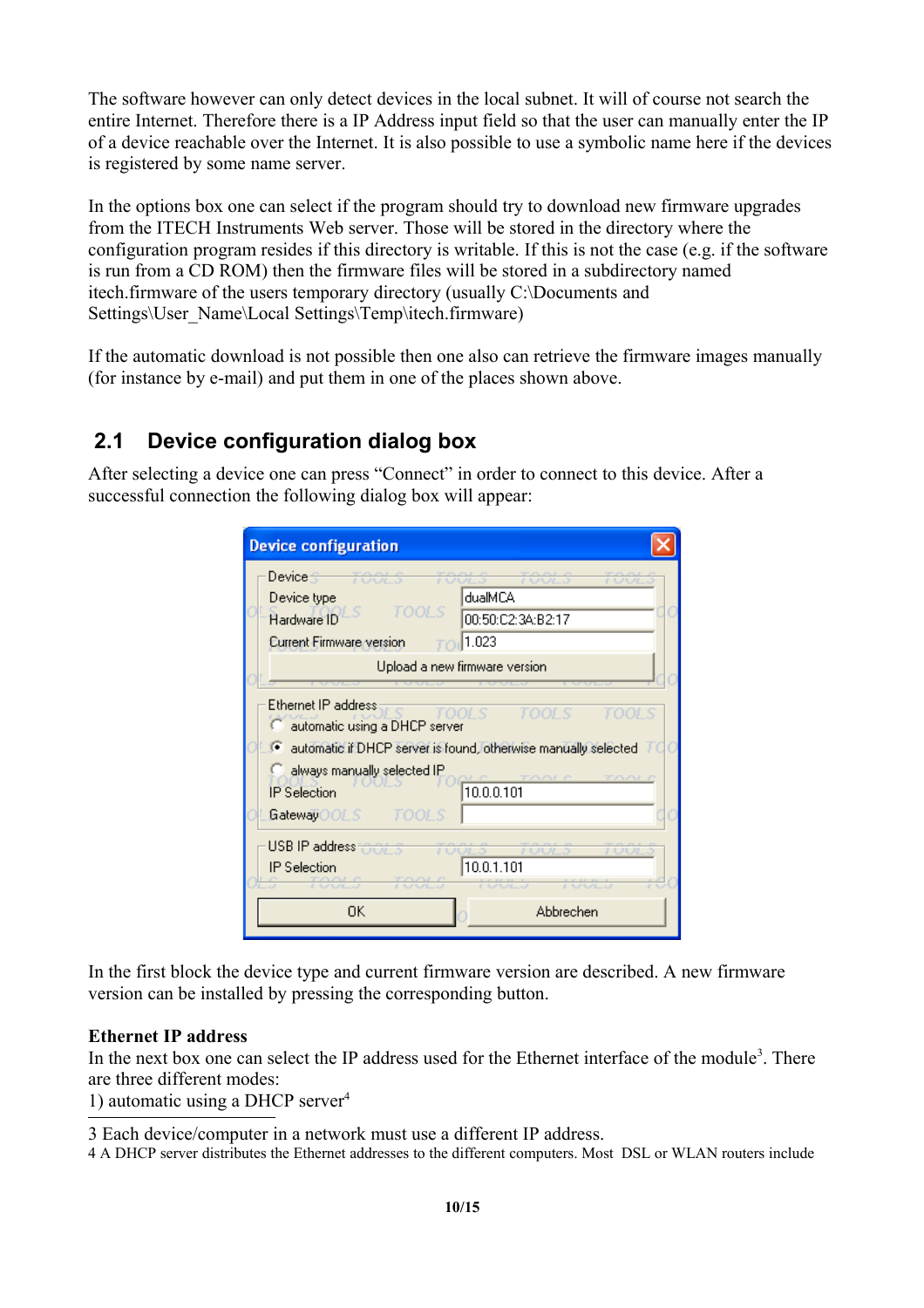In this mode the module will wait for a DHCP server during the boot process.

**Attention:** Do not activate this mode unless you are sure that you have a working DHCP server. The device will not start with out server!

2) automatic if DHCP server is found, otherwise manually

In this mode, the device will try to find a DHCP server. If none is found then the boot process continues using the given IP address. This is the default mode for the device.

3) always manually selected IP

In this mode the device will ignore any DHCP server and will always use the selected IP address. Please note that the devices are usually delivered with an IP in the range 169.254.x.y.

#### **USB IP Address**

The USB interface of the quadADC uses "IP over USB" as protocol. The default IP address is in the range 10.x.y.58. The x and y depend on the serial number of the device which makes sure that every device is in it's own subnet.

such a DHCP server.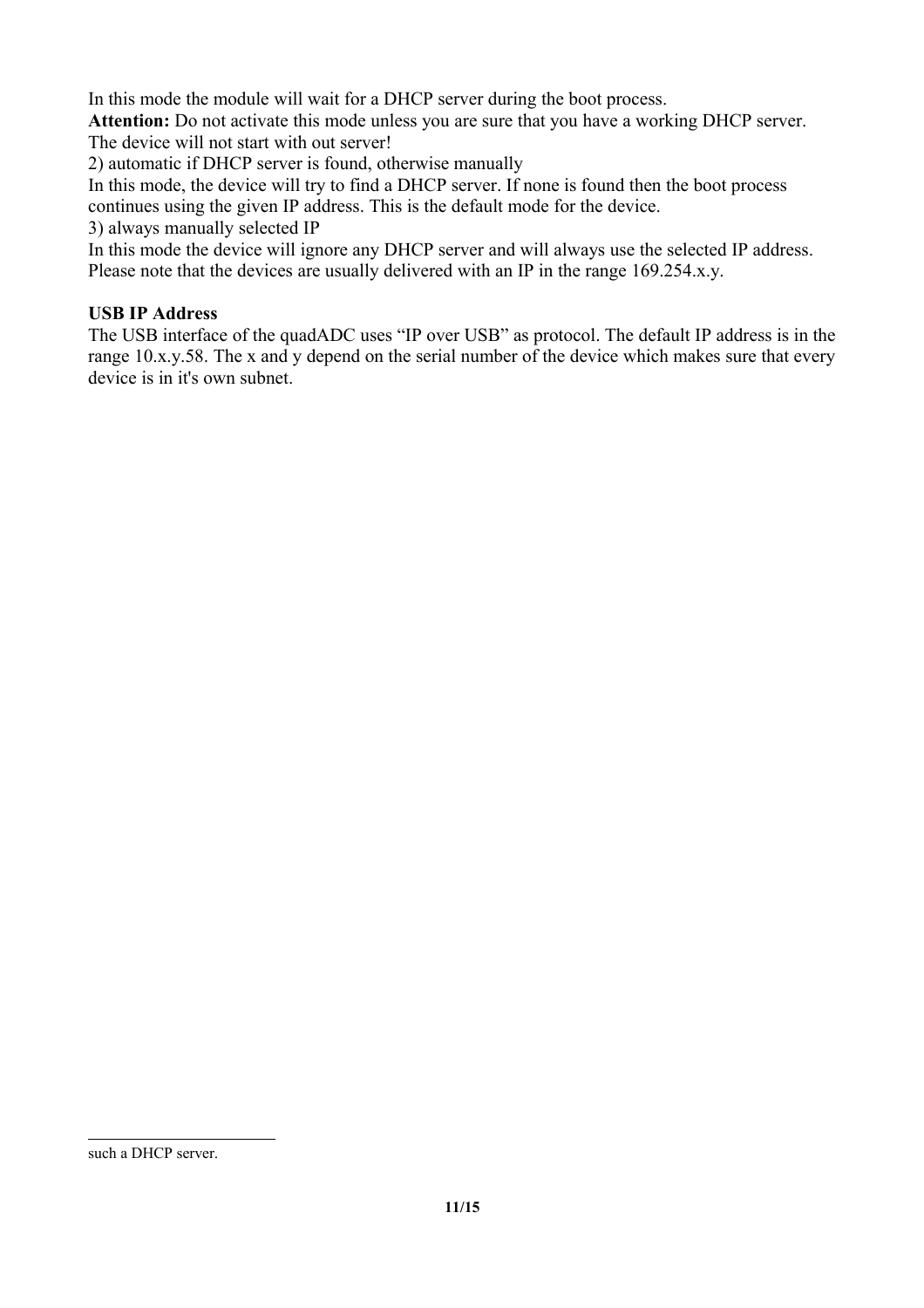## **3 Front panel**

### **3.1 BNC Connectors**

For each inputs the quadADC features three BNC connectors:

- The leftmost connector is the signal input. It accepts gaussian or triangular shaped inputs in the range 0-10V
- The middle connector is a dead time connector. The dead time as seen by the amplifier can be connected here and then will be used for dead time calculation in addition to the internal dead time.
- The last connector is a gate input. The quadADC will add the status of gate as another bit to the measured ADC value. This permits acquiring the spectrum in coincidence and anticoincidence mode at the same time. The PC software will later decide which of the two spectra - or the sum of the spectra in case of "coincidence off" - will be read out. A second gate input per channel is available on the backside connector.

#### **3.2 Ethernet and USB device**

The front panel also contains the Ethernet and USB device connector. The wiring of these connector is according to the standards.

### **3.3 LED's**

The quadADC has three LED's per input and another three LED's next too the USB connector.

The signification of the connectors next to the inputs is the following.

- Red: This LED indicates that the acquisition has been started on this input
- Yellow: This LED blinks shortly for each detected event. It therefore provides an rough estimation of the current count rate.
- Green: This LED indicates that the input boards has been detected correctly by the internal processor. It should always be lighted.

The signification of the three LED's next to the USB connector is the following:

- Red: This LED blinks when the devices is selected in the Itech Device Configuration program or in the InterWinner Hardware Setup program. The purpose is to identify a device if more than one device is present in the network. The LED will be light permanently if a severe internal error is detected.
- Yellow: This LED blinks while the quadADC is communicating with the computer.
- Green: This LED confirms correct functioning of the processor board at should always be on.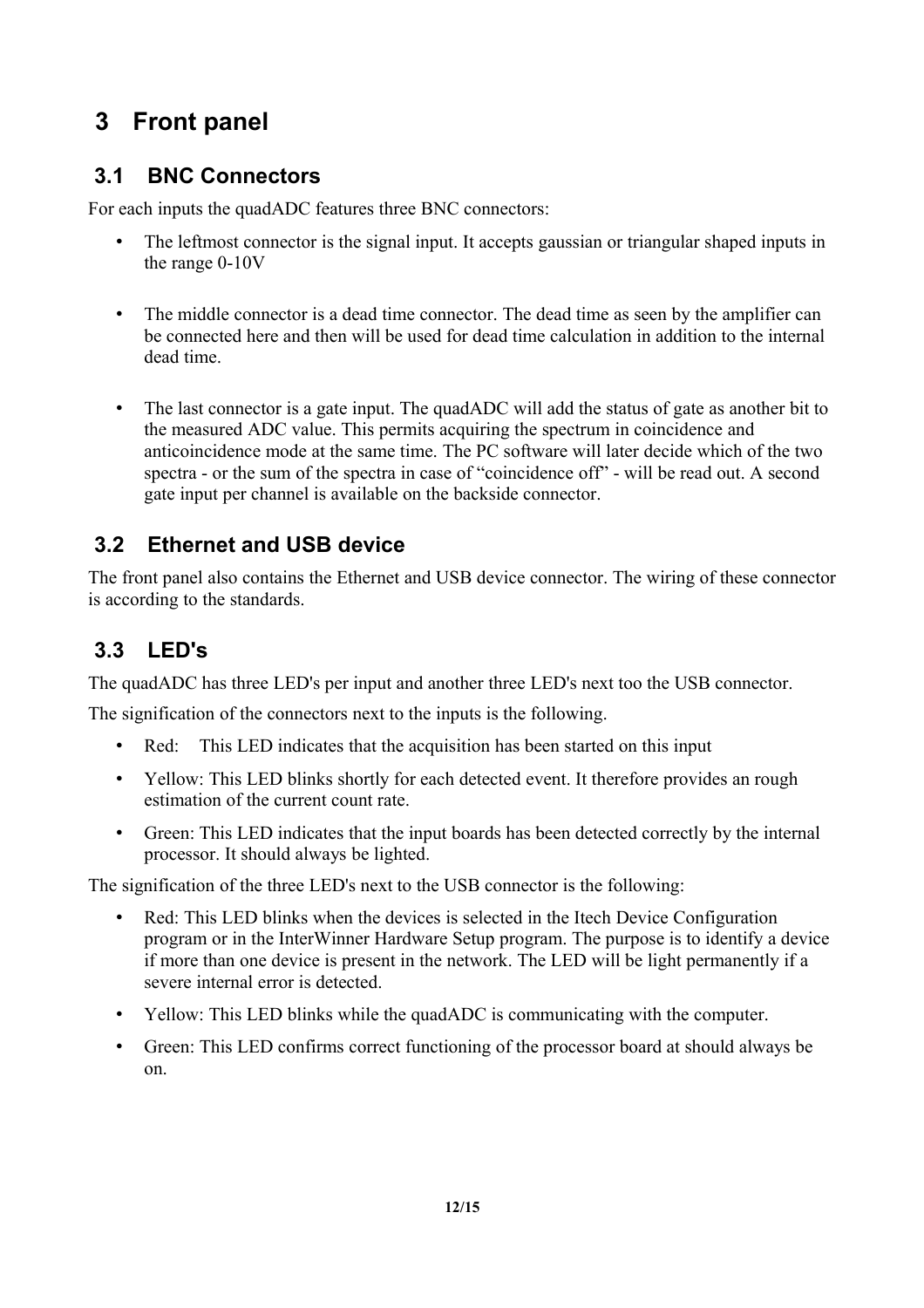## **4 Back panel**

### **4.1 Multifonction connector**

The quadADC has a D-SUB37 (female) connector at the back side. This connector can be used as serial interface, gate or trigger input, sample changer control etc. The following table shows the wiring used.

| Pin                    | Name             | Purpose                    |
|------------------------|------------------|----------------------------|
| $\mathbf{1}$           | GATE0            | Gate input 1               |
| $\overline{2}$         | GATE1            | Gate input 2               |
| $\mathfrak{Z}$         | GATE2            | Gate input 3               |
| $\overline{4}$         | GATE3            | Gate input 4               |
| 5                      | TRIG0            | Trigger #1                 |
| 6                      | TRIG1            | Trigger #2                 |
| $\overline{7}$         | TRIG2            | Trigger #3                 |
| $8\,$                  | TRIG3            | Trigger #4                 |
| 9                      | OUT <sub>0</sub> | Sample changer output #1-1 |
| 10                     | OUT1             | Sample changer output #1-2 |
| 11                     | OUT2             | Sample changer output #2-1 |
| 12                     | OUT3             | Sample changer output #2-2 |
| 13                     | OUT4             | Sample changer output #3-1 |
| 14                     | OUT5             | Sample changer output #3-2 |
| 15                     | OUT6             | Sample changer output #4-1 |
| 16                     | OUT7             | Sample changer output #4-2 |
| 17                     | IN <sub>0</sub>  | Sample changer input #1-1  |
| 18                     | IN1              | Sample changer input #1-2  |
| 19                     | $+5V$            | Power supply               |
| 20, 22, 24, 26, 32, 37 | <b>GND</b>       | Ground                     |
| 21                     | IN2              | Sample changer input #2-1  |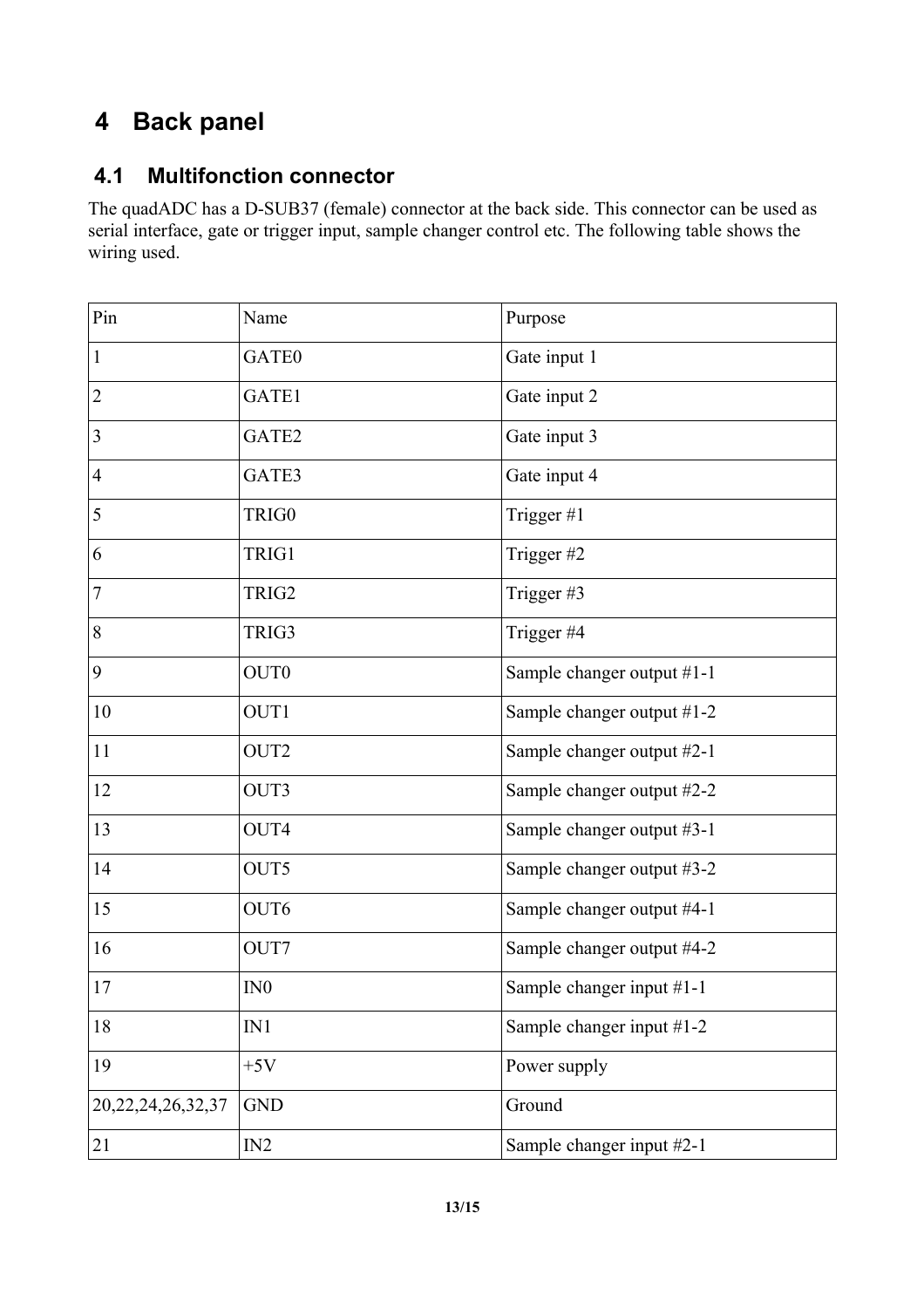| 23 | IN3              | Sample changer input #2-2 |
|----|------------------|---------------------------|
| 25 | IN4              | Sample changer input #3-1 |
| 27 | IN5              | Sample changer input #3-2 |
| 28 | IN <sub>6</sub>  | Sample changer input #4-1 |
| 29 | IN7              | Sample changer input #4-2 |
| 30 | TXD1             | Serial interface          |
| 31 | RXD1             | Serial interface          |
| 33 | CTS1             | Serial interface          |
| 34 | RTS <sub>2</sub> | Serial interface          |
| 35 | TXD <sub>0</sub> | Serial debug interface    |
| 36 | RXD <sub>0</sub> | Serial debug interface    |

### **4.2 USB host connector**

The quadADC has a USB host connector on the backside. This is foreseen for future extensions or special applications.